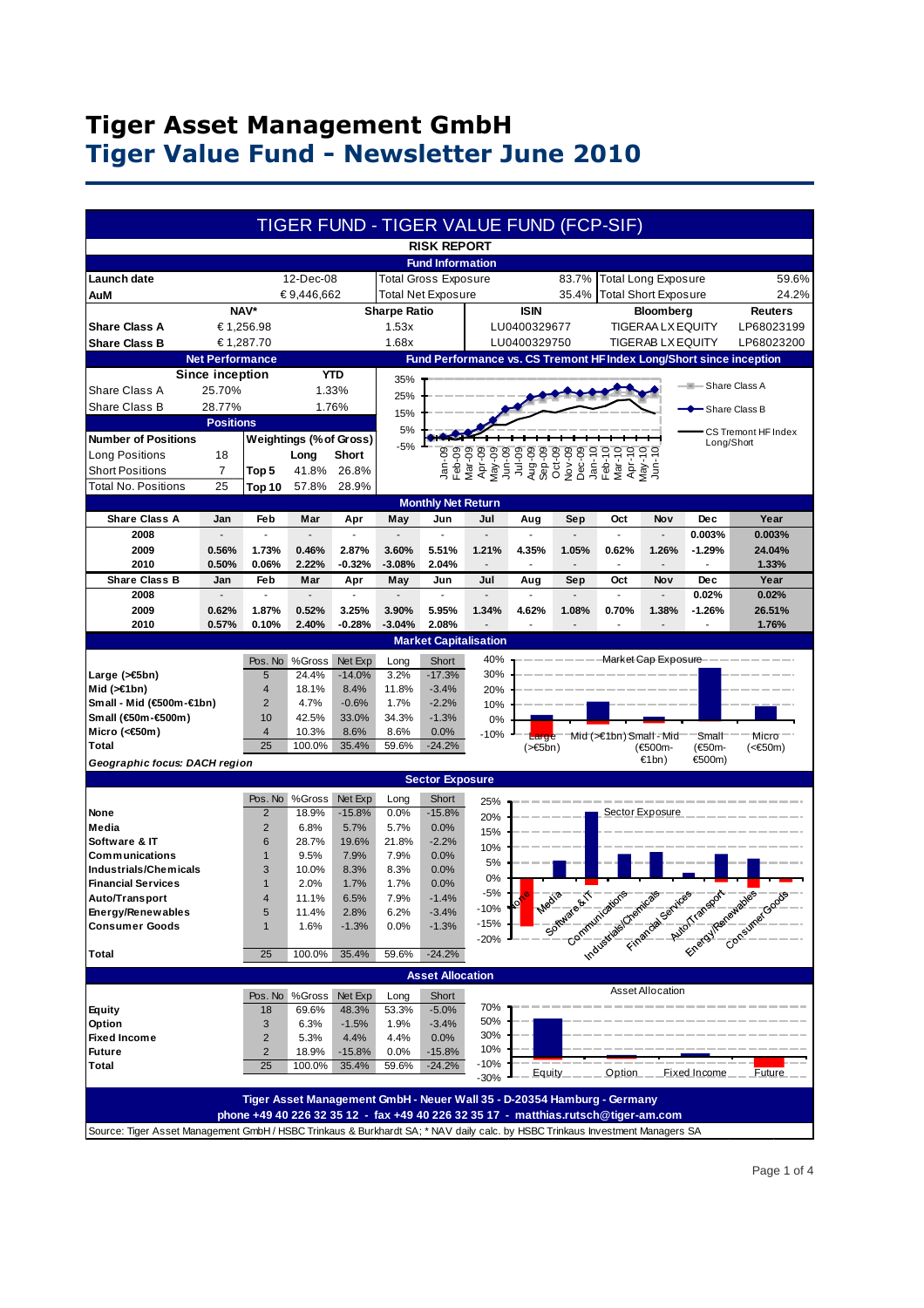# **Tiger Value Fund – June 2010**

### **O Returns: Up 2.04% (class A)/ up 2.08% (class B)**

 In June the Tiger Value Fund had a positive net return of 2.04% for share class A and 2.08% for share class B, making a cumulative net return of  $1.33\%/1.76\%$  YTD and  $+25.70\%/1.28.77\%$ since inception (share class A/B).

#### **O Commentary: Outperformed CS Tremont HF Index Long/Short Equity**  While the Tiger Value Fund showed a positive performance of  $> 2\%$  the CS Tremont Hedge Fund Index Long/Short Equity lost -2.11% in June. Year-to-date the Fund outperformed the CS Tremont HF Index Long/Short Equity by 541bp (class B) and 498bp (class A) respectively. Also risk adjusted the Fund shows good results: our Sharpe Ratio improved to 1.68 (class B) / 1.53 (class A) ranking under the top 60 out of 1,594 long/short equity hedge funds worldwide at www.hedgefund.net.

On the positive side our long positions in Drägerwerk, Kizoo and Fabasoft contributed +109bp. Kizoo our largest holding announced the long awaited share buy-back tender at 7.92 Euro, a 10% premium to the average share price in June and only at minor discount to the company's NAV. After the 1 Euro dividend pay-out in May we had a terrific risk-adjusted return and tendered our shares in a position which we started to build last year.

On the negative side our core position Tipp24 lost -55bp. We believe that investors may wait to buy Tipp24 again after the announcement of the Q2 results which are burdened by the jack pot pay-outs in May. On our numbers Tipp24 trades at an undemanding EV/EBIT 2011e of < 1x and offers a FCF Yield of > 30%; we stay invested and expect positive news flow for H2.

Our single short positions contributed positively with +89bp while our MDAX and DAX future hedge cost us -34bp.

### **O Discussion: Draegerwerk Genussschein – 13% dividend yield**

Draegerwerk (DRW1 GR, Eur 95), a German healthcare company published details on its capital increase and its compensation plan for holders of participation certificates ("Genussschein"). According to management the holders of participation certificates will probably receive cash compensation of 5.5 Euro per certificate. Including an expected regular dividend of 6.5 Euro the total dividend adds up to 12 Euro, a 13% dividend yield payable in May 2011. According to the Genussschein prospectus Draegerwerk has to pay a 10x higher dividend for the Genussschein compared to its preferred shares. In our view a Genussschein buyback tender offer would make sense since the Genussschein may become too expensive for the company. We would regard a tender offer of 2-3x the price of preferred shares i.e. 100 – 140 Euro as attractive for the company.

Since the tender offer may take time and given the thin trading volume, strong performance and the 4 Euro dividend pay-out in May we decided to book our profits. We may scale into DRW1 again on dips in volatile markets.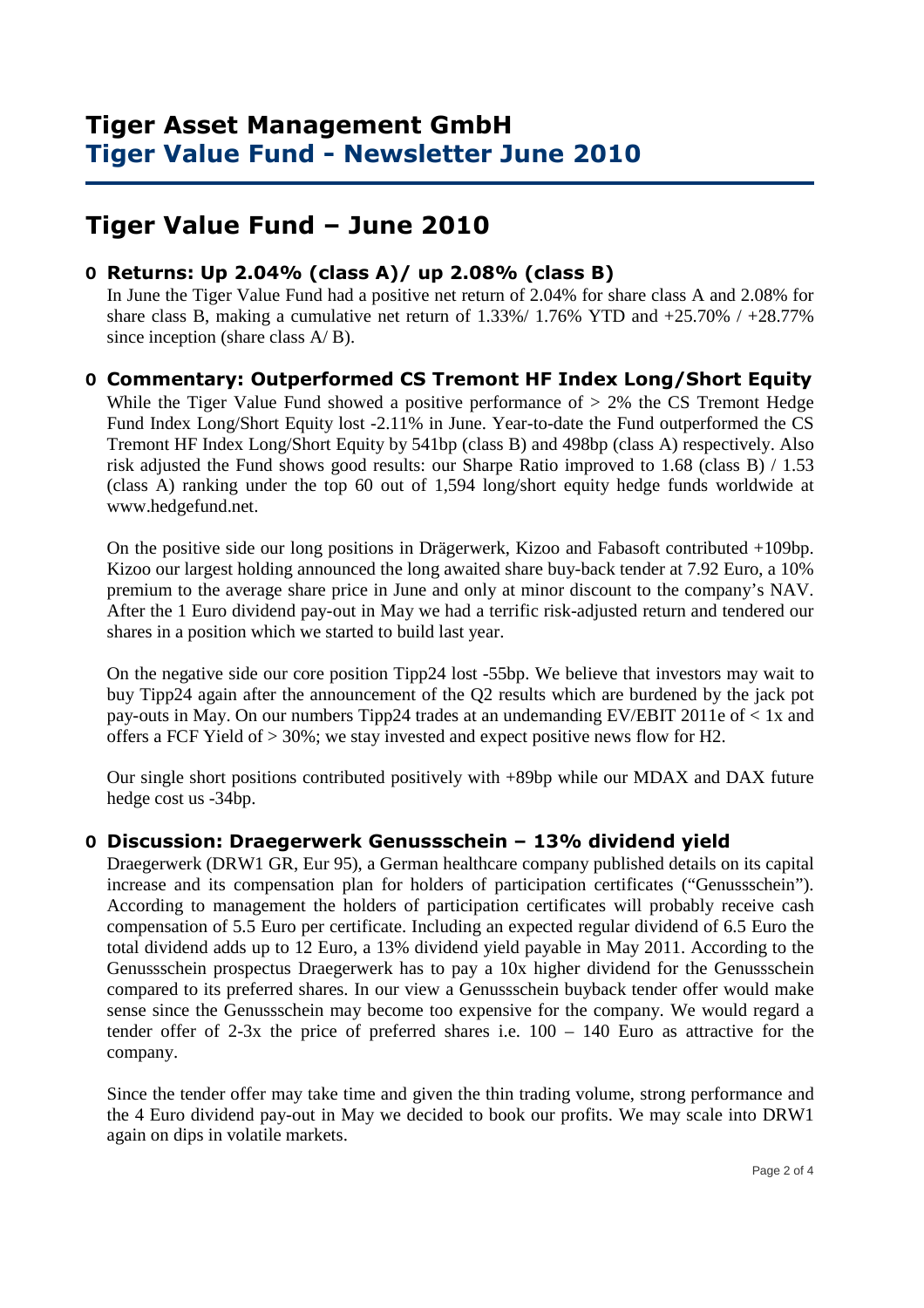#### **o Outlook: Good buying opportunities at value stocks?**

We believe that the washed out sentiment offers great buying opportunities especially in value stocks if the global economy is not double-dipping. We see multiple opportunities in stocks which underperformed equity markets over the last 6 months offering attractive risk-reward ratios. For us the best buying opportunities are in less cyclical stocks with high free cash flow and dividend yields.

We will continue to work with our partner network on several projects which should have a positive impact on fund performance in the medium term. Our pipeline has many good examples where value could be released through financial engineering, asset realizations, business turnarounds, private equity involvement, or M&A. As usual we will give more color on our projects in our one-on-one investor meetings.

If you feel to meet up again to discuss current positions or should you have any questions regarding the fund, how to invest in the fund or anything else please feel free to contact us via phone at +49(0)402263235-12 or e-mail at matthias.rutsch@tiger-am.com. Our next subscription deadline for the Tiger Value Fund is next Friday July 23rd, 2010 at 5pm.

Finally, we would like to take this opportunity to thank you for your continuing support.

## *The Tiger Value Fund Desk, 16th July 2010.*

 *Matthias Rutsch Marc Schädler*